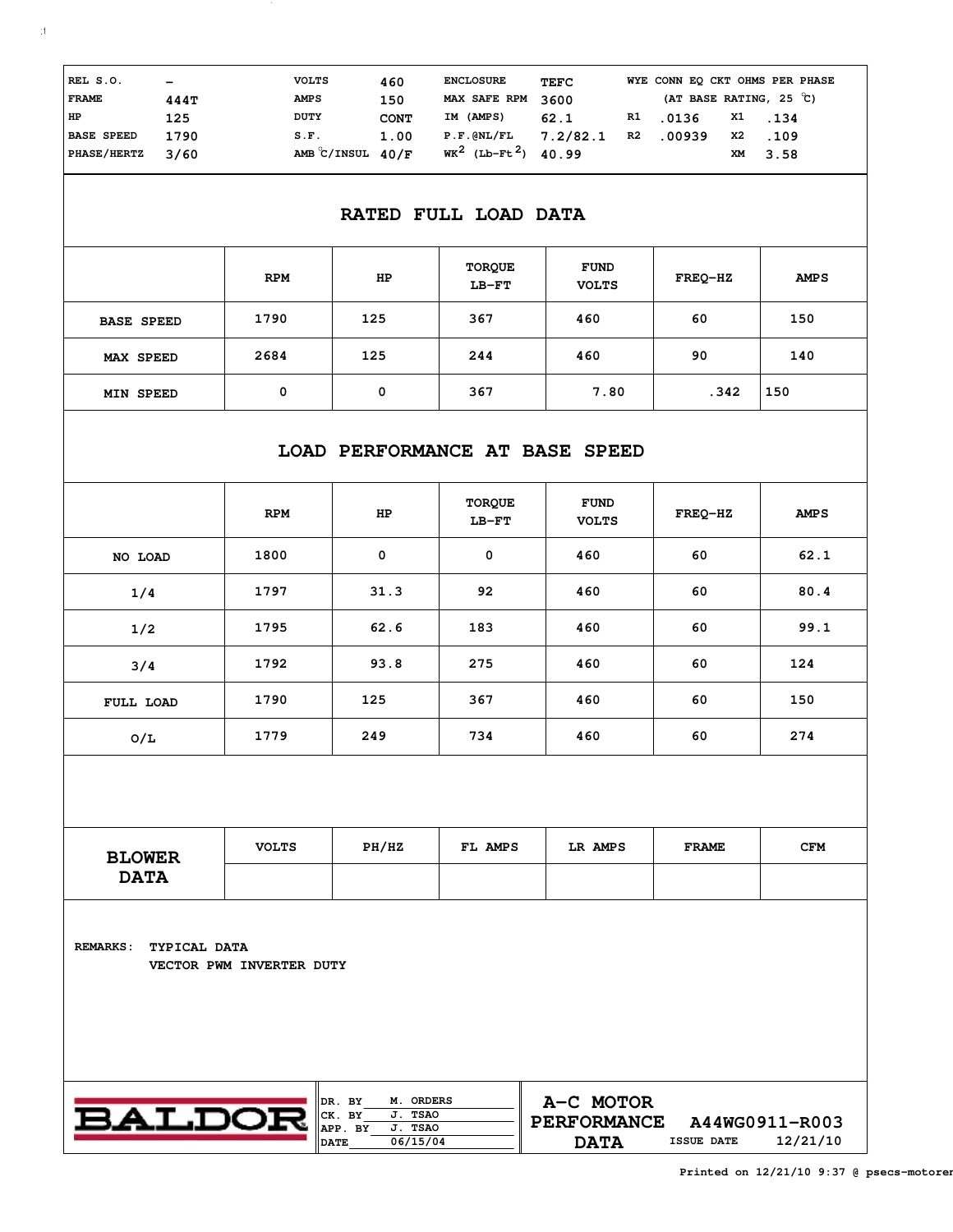| <b>FRAME</b><br>HP  | REL S.O.<br><b>BASE SPEED</b> | PHASE/HERTZ 3/60 | $\overline{\phantom{0}}$<br>125<br>1790                                                       | 444T |                                                           |      |     | <b>VOLTS</b><br><b>AMPS</b><br>DUTY<br>S.F.<br>AMB $\degree$ C/INSUL40/F |                                            | 460<br>150 | <b>CONT</b><br>1.00                       |                       |                                                           | <b>ENCLOSURE</b> | MAX SAFE RPM 3600<br>IM (AMPS) |   | TEFC<br>62.1<br>$P.F.GNL/FL$ 7.2/82.1<br>WK <sup>2</sup> (Lb-Ft <sup>2</sup> ) 40.99 |   |                                                  | R1.0136 | WYE CONN EQ CKT OHMS PER PHASE<br>(AT BASE RATING, 25 $\degree$ C)<br>R2 .00939 | x1.134<br>x <sub>2</sub> .109<br>XM 3.58    |  |  |
|---------------------|-------------------------------|------------------|-----------------------------------------------------------------------------------------------|------|-----------------------------------------------------------|------|-----|--------------------------------------------------------------------------|--------------------------------------------|------------|-------------------------------------------|-----------------------|-----------------------------------------------------------|------------------|--------------------------------|---|--------------------------------------------------------------------------------------|---|--------------------------------------------------|---------|---------------------------------------------------------------------------------|---------------------------------------------|--|--|
|                     |                               |                  |                                                                                               |      |                                                           |      |     |                                                                          |                                            |            | VECTOR PWM INVERTER DUTY                  |                       |                                                           |                  |                                |   |                                                                                      |   |                                                  |         |                                                                                 |                                             |  |  |
|                     |                               |                  |                                                                                               |      |                                                           |      |     |                                                                          |                                            |            | VARIABLE SPEED AC MOTOR CURVES            |                       |                                                           |                  |                                |   |                                                                                      |   |                                                  |         |                                                                                 |                                             |  |  |
|                     | 280                           |                  | 1400                                                                                          |      | 560                                                       | $-5$ |     |                                                                          |                                            |            |                                           |                       |                                                           |                  |                                |   |                                                                                      |   |                                                  |         |                                                                                 |                                             |  |  |
|                     | 260                           |                  | 1300                                                                                          |      | 520                                                       |      |     |                                                                          |                                            |            |                                           |                       |                                                           |                  |                                |   |                                                                                      |   |                                                  |         |                                                                                 |                                             |  |  |
|                     | 240                           |                  | 1200                                                                                          |      | 480                                                       |      |     |                                                                          |                                            |            |                                           |                       |                                                           |                  |                                |   |                                                                                      |   |                                                  |         |                                                                                 |                                             |  |  |
|                     | 220                           |                  | 1100                                                                                          |      | 440                                                       |      |     |                                                                          |                                            |            |                                           |                       |                                                           |                  |                                |   |                                                                                      |   |                                                  |         |                                                                                 |                                             |  |  |
|                     | 200                           |                  | 1000                                                                                          |      | 400                                                       |      |     |                                                                          |                                            |            |                                           |                       |                                                           |                  |                                |   |                                                                                      |   |                                                  |         |                                                                                 |                                             |  |  |
|                     |                               |                  |                                                                                               |      |                                                           |      |     |                                                                          |                                            |            |                                           |                       |                                                           |                  |                                |   |                                                                                      |   |                                                  |         |                                                                                 |                                             |  |  |
|                     | 180                           |                  | 900                                                                                           |      | $+$ g-                                                    |      |     |                                                                          |                                            |            |                                           |                       |                                                           |                  |                                |   |                                                                                      |   |                                                  |         |                                                                                 |                                             |  |  |
| (5) CURRENT IN AMPS | $160 -$                       |                  | $\begin{array}{c c} \text{(3) TORQUE IN LBF} \ \text{FFT} \\ \hline 700 & 800 \\ \end{array}$ |      | ENTAL VOLTS AT RATED LOAD (1)<br>00   240   280   320   3 |      |     |                                                                          |                                            |            |                                           |                       |                                                           |                  |                                |   |                                                                                      |   |                                                  |         |                                                                                 |                                             |  |  |
|                     | $\frac{40}{1}$                |                  |                                                                                               |      |                                                           |      |     |                                                                          |                                            |            |                                           |                       |                                                           |                  |                                |   |                                                                                      |   |                                                  |         |                                                                                 |                                             |  |  |
|                     |                               |                  |                                                                                               |      |                                                           |      |     |                                                                          |                                            |            |                                           |                       |                                                           |                  |                                |   |                                                                                      |   |                                                  |         |                                                                                 |                                             |  |  |
|                     | $(4)$ & PEAK (<br>100 120     |                  | $\begin{array}{c}\n & \text{PEAK} \\  & \text{900}\n\end{array}$<br>$\widehat{N}$             |      |                                                           |      |     |                                                                          |                                            |            |                                           |                       |                                                           |                  |                                | 3 |                                                                                      |   |                                                  |         |                                                                                 |                                             |  |  |
| <b>RATED</b>        |                               | RATED            | 5                                                                                             |      | FUNDAMI<br>160   26                                       |      |     |                                                                          |                                            |            |                                           |                       |                                                           |                  |                                |   |                                                                                      |   |                                                  |         |                                                                                 |                                             |  |  |
|                     | 80                            |                  | 400                                                                                           |      |                                                           |      |     |                                                                          |                                            |            |                                           |                       |                                                           |                  |                                |   |                                                                                      |   |                                                  |         |                                                                                 |                                             |  |  |
|                     | $60 -$                        |                  | 300                                                                                           |      | 120                                                       |      |     |                                                                          |                                            |            |                                           |                       | $\rm HZ$<br>$\mbox{ }_{\mbox{}}\mbox{ }$<br>$\mathsf{AT}$ |                  |                                |   |                                                                                      | 2 |                                                  |         |                                                                                 |                                             |  |  |
|                     | $\frac{1}{2}$                 |                  | 200                                                                                           |      | $80 -$                                                    |      |     |                                                                          |                                            |            |                                           |                       | SPEED                                                     |                  |                                |   |                                                                                      |   |                                                  |         |                                                                                 |                                             |  |  |
|                     | 20                            |                  | 100                                                                                           |      | $\frac{1}{4}$                                             |      |     |                                                                          |                                            |            |                                           |                       | RATED                                                     |                  |                                |   |                                                                                      |   |                                                  |         |                                                                                 |                                             |  |  |
|                     |                               |                  |                                                                                               |      |                                                           |      |     |                                                                          |                                            |            |                                           |                       |                                                           |                  |                                |   |                                                                                      |   |                                                  |         |                                                                                 |                                             |  |  |
|                     | $\circ$                       |                  | $\bullet$                                                                                     |      | $\circ$<br>$\boldsymbol{0}$                               |      | 400 |                                                                          | 800                                        |            | 1200<br>MOTOR SHAFT SPEED IN RPM          |                       | $-1600$                                                   |                  | 2000                           |   | 2400                                                                                 |   | 2800                                             | 3200    | 3600                                                                            | 4000                                        |  |  |
|                     |                               | <b>REMARKS:</b>  |                                                                                               |      | TYPICAL DATA                                              |      |     |                                                                          |                                            |            | DATA VALID FOR NAMEPLATE SPEED RANGE ONLY |                       |                                                           |                  |                                |   |                                                                                      |   |                                                  |         |                                                                                 |                                             |  |  |
|                     |                               |                  |                                                                                               | ALDO |                                                           |      |     |                                                                          | DR. BY<br>CK. BY<br>APP. BY<br><b>DATE</b> |            | J. TSAO<br>J. TSAO                        | M. ORDERS<br>06/15/04 |                                                           |                  |                                |   |                                                                                      |   | A-C MOTOR<br><b>PERFORMANCE</b><br><b>CURVES</b> |         | A44WG0911-R003<br>ISSUE DATE                                                    | SH <sub>1</sub> OF <sub>2</sub><br>12/21/10 |  |  |